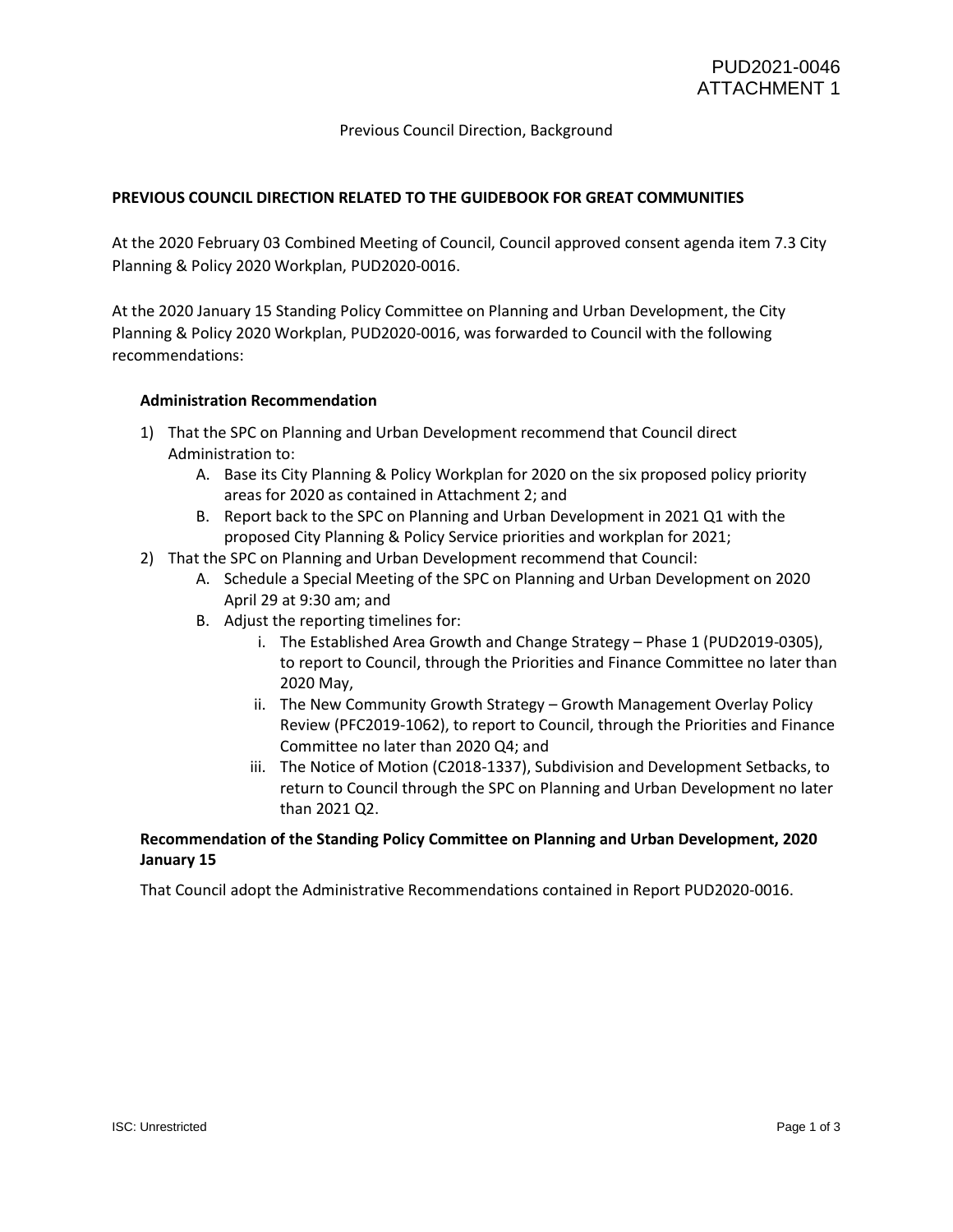# **BACKGROUND ON PREVIOUS DECISIONS AND ACTIONS RELATED TO THE DEVELOPMENT OF THE GUIDEBOOK FOR GREAT COMMUNITIES**

| <b>Timeframe</b> | <b>Direction/Actions</b>                                                                                      |
|------------------|---------------------------------------------------------------------------------------------------------------|
| 2018 Q3          | Developed Area Guidebook edits scheduled to return to the SPC on Planning and                                 |
|                  | Urban Development based on original 2017 approval                                                             |
| 2018 Q4          | Developed Area Guidebook Version 1.2 delivered. Delayed from Q3 to allow for<br>$\bullet$                     |
|                  | more time.                                                                                                    |
|                  | Edits adopted by Council; more work to be done to deliver Developed Area                                      |
|                  | Guidebook Version 2.0                                                                                         |
|                  | Developed Area Guidebook Version 2.0 scheduled to return in June 2019                                         |
|                  | In November 2018 Administration decides that shifting to the new Guidebook for                                |
|                  | Great Communities is a more viable approach                                                                   |
| 2019 Q3          | Delayed delivery of the Guidebook for Great Communities to 2019 September to<br>$\bullet$                     |
|                  | allow for more engagement                                                                                     |
|                  | Delayed again to October 2019 to add an additional month<br>$\bullet$                                         |
| 2019 Q4          | Guidebook for Great Communities (GGC) presented to the SPC on Planning and<br>$\bullet$                       |
|                  | Urban Development in October                                                                                  |
|                  | SPC on Planning and Urban Development decision delayed to November to allow<br>$\bullet$                      |
|                  | for a panel to meet to address concerns by major stakeholder groups                                           |
| 2019 Q4          | GGC returned to the SPC on Planning and Urban Development in November with<br>$\bullet$<br>panel presentation |
|                  | SPC on Planning and Urban Development decision delayed to March 2020 with<br>$\bullet$                        |
|                  | direction to return with the North Hill Community Plan to ensure alignment and                                |
|                  | enable stakeholders to understand how the policies are aligned                                                |
| 2020 Q1          | GGC returned to the SPC on Planning and Urban Development in March together<br>$\bullet$                      |
|                  | with the North Hill Community Plan                                                                            |
|                  | SPC on Planning and Urban Development Recommendation to proceed to public<br>$\bullet$                        |
|                  | hearing of Council in April 2020                                                                              |
| 2020 Q2          | Public hearing delayed due to COVID-19<br>$\bullet$                                                           |
| 2020 Q3          | GGC returned to the SPC on Planning and Urban Development in July.<br>$\bullet$                               |
|                  | SPC on Planning and Urban Development provided direction to complete more<br>$\bullet$                        |
|                  | work (address stakeholder/council feedback) and return to the SPC on Planning                                 |
|                  | and Urban Development in January 2021 with a revised Guidebook.                                               |
| 2021 Q1          | GGC returning to the SPC on Planning and Urban Development as scheduled<br>$\bullet$                          |